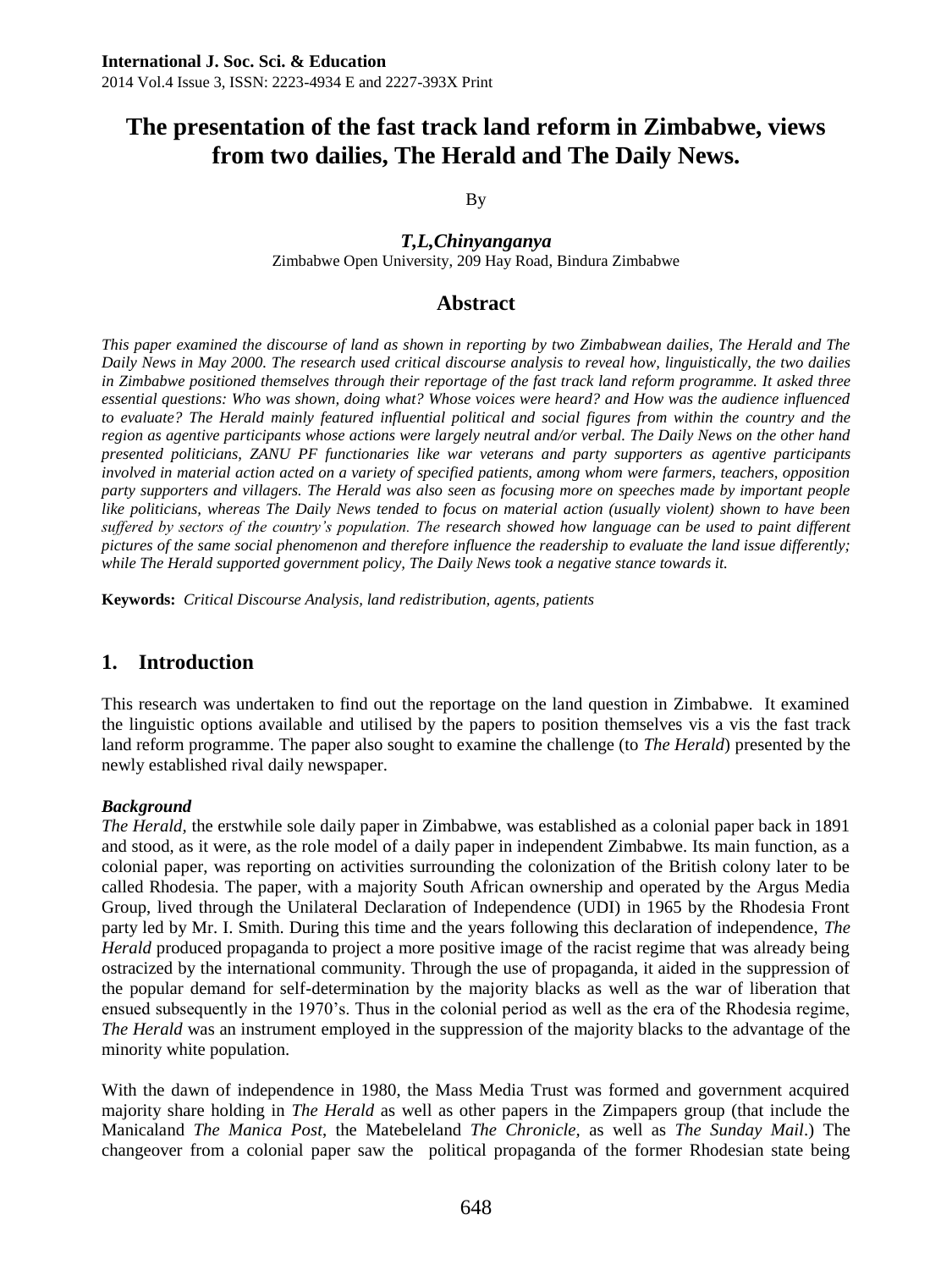#### Chinyanganya

replaced by a state controlled press with politically appointed editors. News about rural areas of the country, development-related concerns and the goals of the new socialist government were given prominence. This press contained numerous reports about leading political figures and frequently presented speeches and statements by politicians, particularly the president. (Morrison and Love, 1996)

Under the new press regime, *The Herald* found itself once again in the realm of projecting, to the public, a particular image of the government and its function more or less mirrored the political discourse of former communist states of Eastern Europe as Jakubowicz, 1994 cited in Morrison and Love, 1996, argues:

The avowed goals of the communist media were, of course to create an ideologically correct symbolic environment, filled with content designed, among other things, to socialize the audience in the ideas and values of communism. Since, however, the system was unable to deliver on its promises; the media's main role soon became that of putting a gloss on the authorities' actions, to provide 'evidence' of the system's success in attaining its goals. In order to do that, they had to create in their content an alternative reality, a Potemkin village, as it were, and seek to imprint that image on the minds of the audience in the hope that it would replace or substantially supplement and improve the image of reality gained from direct observation and first hand experience. The goal was to achieve a cultivation effect writ large, so that everyone would give the officially sanctioned media answers to questions about reality and would be guided by them in their own lives.

Morrison and Love called this a 'discourse of achievement' and it may be inferred that a number of the papers in the Zimpapers group had, as their major thrust, the projection of a more positive image of the government, a role, ironically, *The Herald* had been performing since its inception more than a century ago.

Although there were a number of privately owned weekly papers, such as *The Financial Gazette* and later on *The Mirror* as well as monthly magazines like *Moto* and *Parade,* there were no notable alternatives to *The Herald* that emerged in the first decade of independence. It was not until the second decade that *The Daily Gazette* emerged as a rival daily paper. Its operation was, however, very short-lived. It collapsed after a few months because of inadequate funding. In 1999, the Associated Newspapers Group, with the help of local and foreign investors, set up the short-lived *The Daily News*<sup>\*</sup> and the Bulawayo based *The Dispatch*. The paper was better funded and, for the first time, a suitable paper to challenge *The Herald's* monopoly on the daily news market emerged. *The Daily News* presented an alternative and its advent 'provided Zimbabweans with the freedom to choose, on a daily basis, where to seek information about important local and national issues.' (Media Monitoring Project, Zimbabwe, 2000:14) Their motto, "Telling it like it is", suggested that they were coming into the news business from a different angle and were presenting events in ways that differed from those established by the earlier paper. This is what gave impetus to this study, an interest in finding out what linguistic options *The Daily News* had to present their particular picture of social reality in their reporting on issues relating to the land question as compared to the more seasoned *The Herald*.

A corpus of 36 articles selected from both papers that reported on the issue of land during the month of May 2000 was studied. The period chosen is important because during this time the discourse of land was pervasive in both papers. It was the time when both the ruling party (ZANU PF) and the opposition (MDC) were campaigning for the June parliamentary elections after the rejection of the proposed draft constitution in February. "For ZANU PF, the land was the central campaign issue; 'The land is the economy and the economy is the land' was their slogan." (MMPZ, 2000: 48)

l

The Daily News plant was bombed in 2001 under mysterious circumstances. No one has been arrested since.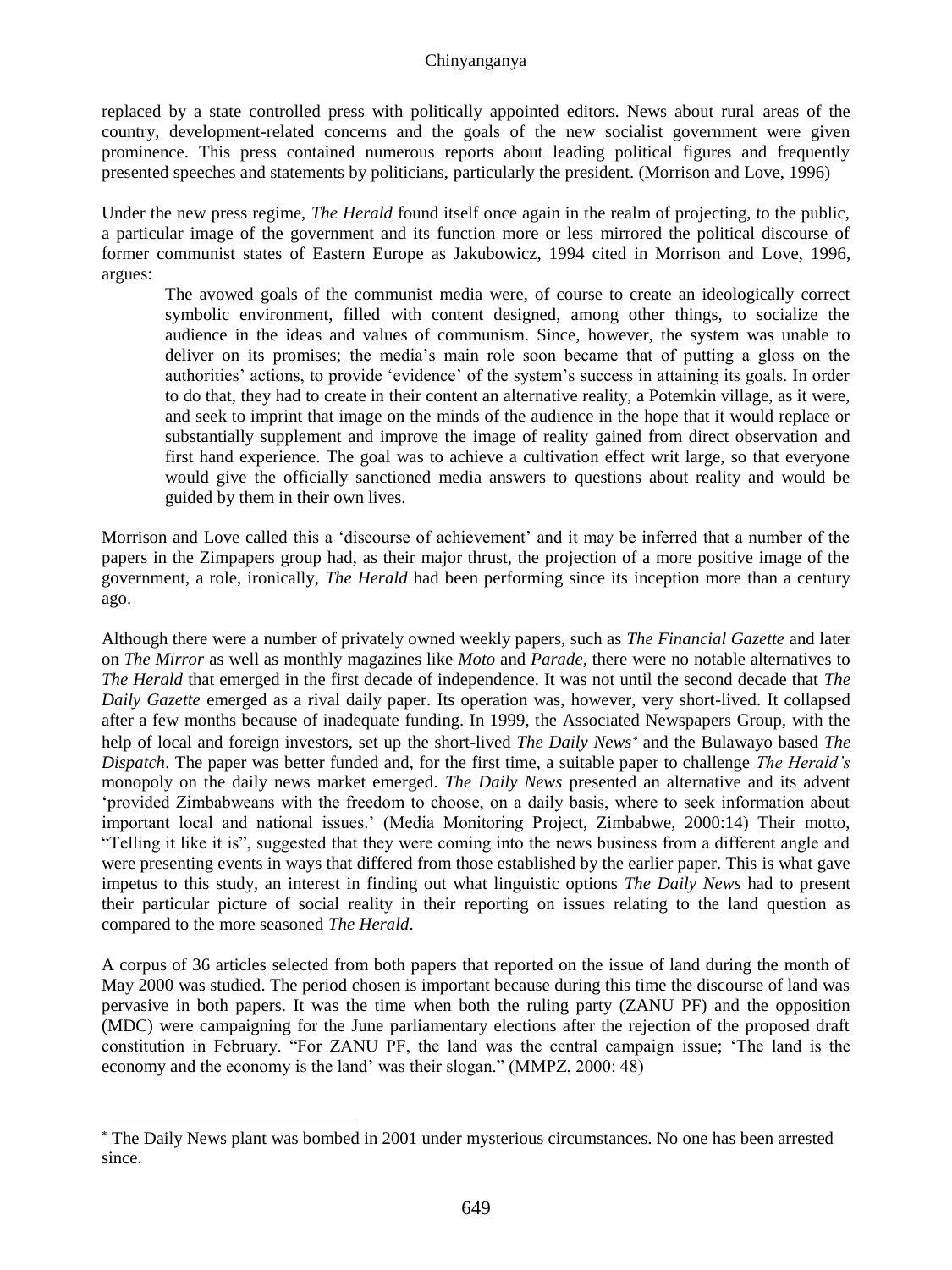Land has been at the core of Zimbabwean history since its occupation by the British South Africa Company in 1890. The colonization of the whole of Africa during this period (later to be called the scramble for Africa) was driven by the desire by European powers such as Belgium, Britain, France, Germany and Portugal to command and exploit the vast mineral resources on the continent as well as expanding territory. Cecil John Rhodes had an imperialistic dream to expand the British Empire and also to acquire mineral rights. A number of concessions negotiated by Rhodes and the then Ndebele chief, Lobengula, as well as the Royal Charter that was granted to Rhodes by the British monarchy sealed the fate of this British colony. From the second of September of that year, 1890, up until independence in 1980, Zimbabwe was under foreign rule.

During the period of colonization and dispossession of land rights, there were a number of wars that were fought against the colonial forces by the local indigenous population. The most noted of these was the one later to be referred to as the first Chimurenga which was fought from March 1896 to end in October 1897. This uprising was commanded by spirit mediums Nehanda and Kaguvi. Because of tribal divisions among the indigenous groups and the military might of the colonial forces, the local populations were defeated and from then on the struggle for land became a central concern and especially in the nationalism of the 1960's and early 1970's. The address form 'Mwana wevhu' (Child/Son of the soil) in reference to people who were involved in the struggle was a passionate appeal to that cherished link between the people and their land. Indeed, land was the rallying concern in the second Chimurenga of the 1970's, and, even after independence, land redistribution was one of the priorities that the ruling party set out to address. There was a lull, however, in the urgency of the matter. Not much was done by way of acquiring and redistributing land to the crowded rural populations. This was even more so, considering the restriction on changes in the land tenure system that was enshrined in the then current Lancaster House constitution. Thus political discourse was rather silent on the issue until the rejection of the proposed draft constitution (in 2000), which sought among other things to address the land question. The intervening period between February and June gave way to the discourse of the fast-track redistribution of land, which was dominant in the campaign rhetoric as well as in the media. This is the period that this study was based upon and it examined the ways by which language was used to represent reality, enact social relations and establish identities (Fairclough, 1992) in *The Herald* and *The Daily News.*

Thirty-six 36 articles from the newspapers were examined in terms of lexico-grammatical features to show how the dailies positioned themselves vis-à-vis the land question. In analysing the data, the paper sought to provide answers to three questions: (a) Who was shown? doing what?, (b) Whose voices were heard? and (c) How was the audience influenced to evaluate?

## **2. Methodology**

The approach used in this paper was based on Fairclough's theoretical perspective of Critical Discourse Analysis that draws on social theory. The approach brings together linguistics and social theory. The concept of Critical Discourse Analysis develops from 'critical linguistics' a theory developed by Fowler et al. 1979 as well as Hodge and Kress, 1998. These scholars base 'critical linguistics' on Halliday's 'systemic functional linguistic theory' an approach which views language as

 Multifunctional, always simultaneously representing the world (the ideational function) and enacting social relations and identities (the interpersonal function), seeing texts as built from choices within available systems of options in vocabulary, grammar and so forth. (Fairclough, 1995:25)

Critical analysis of language focuses not just on the surface connotative meaning but also show 'connections and causes which are hidden' or the denotative meaning (Fairclough, 1995:25) and the worldview created by each text or discourse.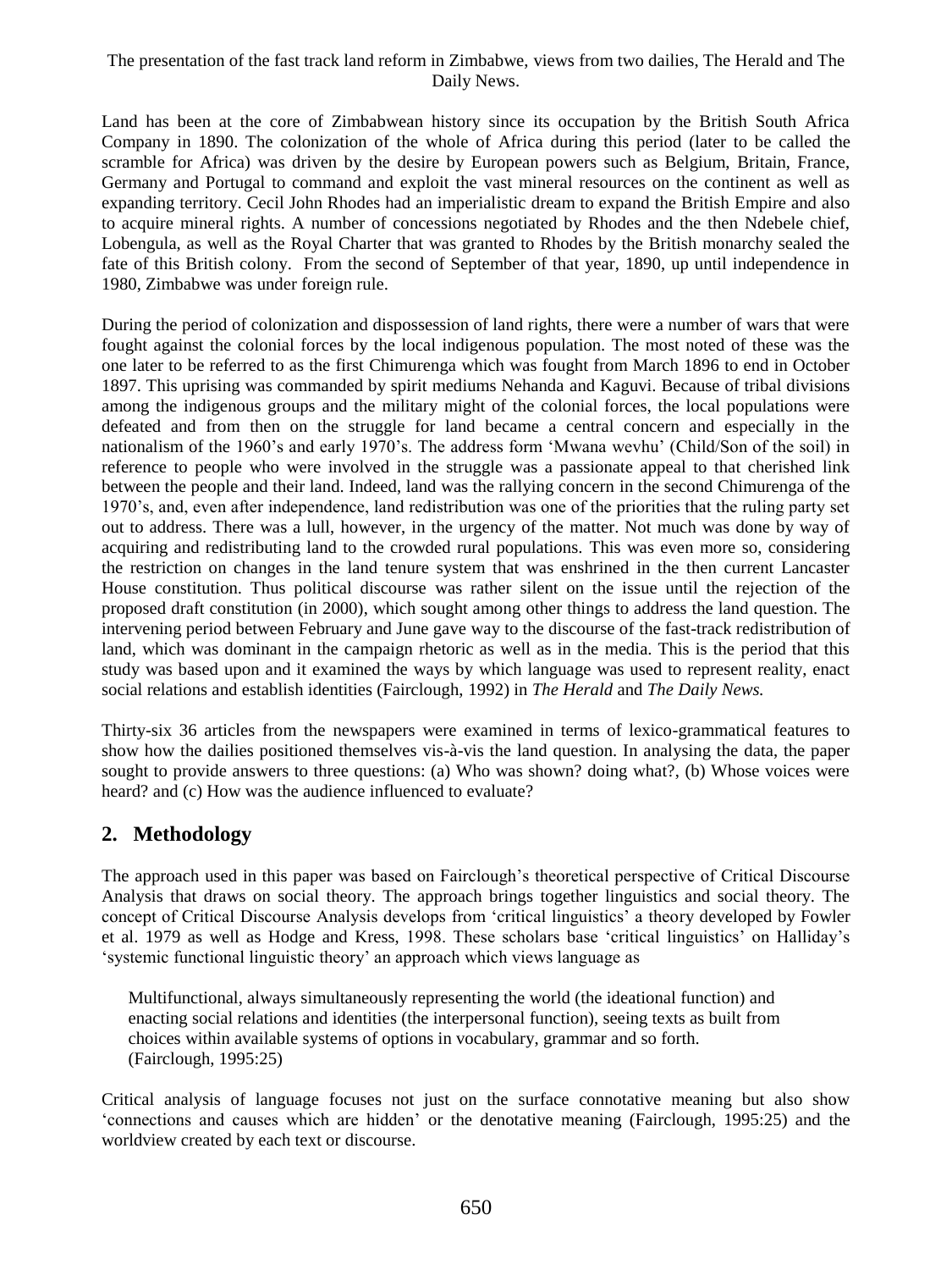Discourse is used in linguistics to refer to

extended samples of either spoken or written language … this sense of discourse emphasizes interaction between the speaker and the addressee or between the writer and reader and therefore processes of producing and interpreting speech and writing as well as the situational context of language use. (Fairclough, 1995, see also Stubbs, 1996 and Coulthard, 1985)

Critical analysis of discourse focuses on discursive practices critically viewing language as socially shaped and socially shaping.

## **3. Results and Discussion**

#### *Representation of Participants.*

According to Kress ands Hodge (1979:7) communication and message exchange have three dimensions: Text: the linguistic and formal aspects of the verbal message; a message is constructed from written or spoken language. Discourse/discursive practice: the exchange of messages is an interaction between people that involves the use of language- a process of producing, circulating and interpreting texts. Orders of discourse: both text and discursive practice are socially situated and part of social action. The social contexts of texts and discourse are non-discursive social conditions such as class and power relations within a society that influence the production, circulation and interpretation of texts and are in turn shaped by them.

The first question: Who is shown? doing what? can be unraveled by considering Kress and Hodge's (1979:7) point that "the grammar of language is its theory of reality" because grammar provides models that describe the interrelation between objects and events. Grammar provides categories for distinction between subject and object in a sentence, explaining causation by linking a deed to a doer, Sonderling, (1998)

A number of groupings of participants emerged from the data.

- 1. War veterans, their leaders and their organisation. The Zimbabwe National Liberation War Veterans Association (ZNLWVA). These usually collocated with ZANU PF supporters.
- 2. Government officials, who included President Mugabe, ministers and high-ranking civil servants.
- 3. Foreign officials who included foreign heads of state, ambassadors and representatives as well as foreign organisations.
- 4. Villagers and other low ranking members of the population.
- 5. Nominalised participants. These are verbal processes that function in clauses as participants as in the examples, 'Land invasions', 'terror campaigns'.

#### **Representations in** *The Herald*

*The Herald* concentrated on the following groupings of people:

- 1. High placed politicians, civil servants and regional leaders were presented mainly involved in verbal processes. The clauses in which they appeared were marked by reporting verbs like 'said', 'warned', reiterated', 'urged'.
- 2. War veterans and farmers were presented as coordinate agentive participants in neutral action, e.g. 'War veterans and white farmers *are continuing* their tours.'

 Observation: *The Herald* seems to de-emphasise the agentive role of war veterans, not once were they depicted as being at the forefront of material action, especially of a violent kind.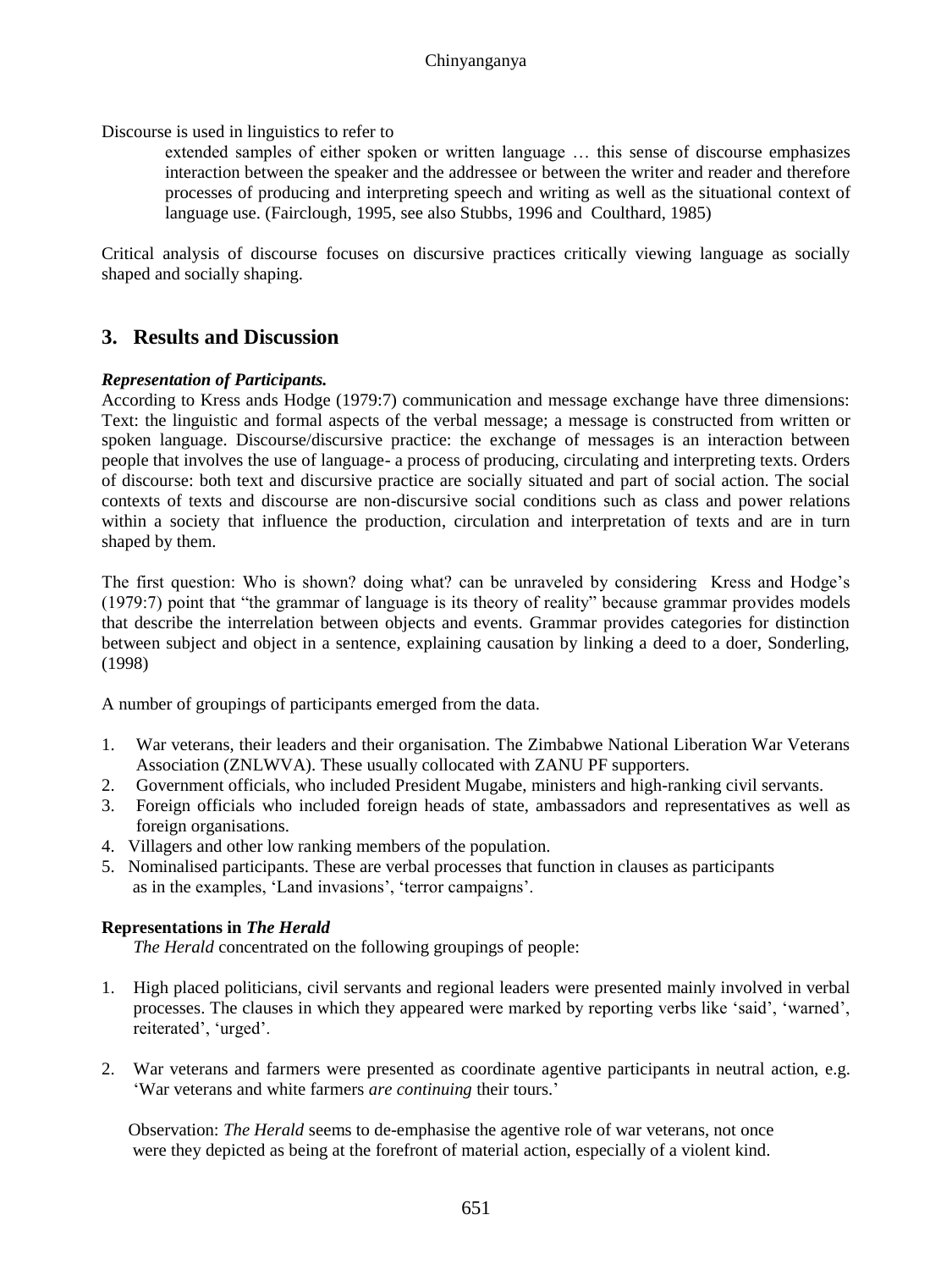3. Villagers and the intended beneficiaries of the land reform process were an undefined amorphous group who did not participate in any way apart from being 'moved'. E.g. 'nearly 4300 families have been resettled/moved…'

### **Representations in** *The Daily News.*

1. In The Daily News more attention was paid to independent economists, political commentators, world bodies e.g. FAO, IMF World Bank etc.

Observation: The paper gave the impression of seeking expert economic opinion on the implementation of the land reform programme.

2. War veterans were fore-grounded as initiators of the action of the verb or agentive participants with other groups (eg. school teachers, villagers, farmers, opposition supporters) as patients/goals suffering some violent action. This is also true for passive sentences. (See the section on verbs below).

Observation: War veterans were subjects in material action.

#### *The voices heard or Representation of Speech*

Much of the news that got reported during the period comprised statements from different people. *The Herald* seemed to concentrate on quoting political voices and *The Daily News* on opinions concerning economics. Three speech acts dominated the discourse in both the dailies and these were Proposition or Narration (which is associated with providing information, describing events, actions, people, objects, etc.), Exposition (which is associated with explaining and interpreting) and Adhortation (which aims at persuading and influencing). The tables below show the pattern of speech act occurrences in the two papers:

|  | Table 1. The Herald |
|--|---------------------|
|--|---------------------|

| <b>Quoted/Attributed Voices</b>                                     | <b>Speech Acts</b>         | <b>Total</b> | Percentage   |
|---------------------------------------------------------------------|----------------------------|--------------|--------------|
| Government Officials and<br>War Vets leaders<br>Farmers and the CFU | Adhortation<br>Proposition | 32<br>14     | 51.6<br>22.5 |
| high<br>ranking<br>Foreign<br>officials<br>Others<br>leader<br>of   | Proposition                | 11           | 17.7         |
| widows of war yets<br>for<br>Lawyer<br>-                            | Adhortation                | 1            |              |
| women's group                                                       | Adhortation                | 1            |              |
| a headmaster                                                        | Adhortation                |              |              |
| a businessman<br><b>Mlambo</b><br>Chris.<br>(victim of attack)      | Adhortation                | 1            |              |
|                                                                     | Proposition                | 1            | 8.2          |
| <b>TOTAL</b>                                                        |                            | 62           | 100          |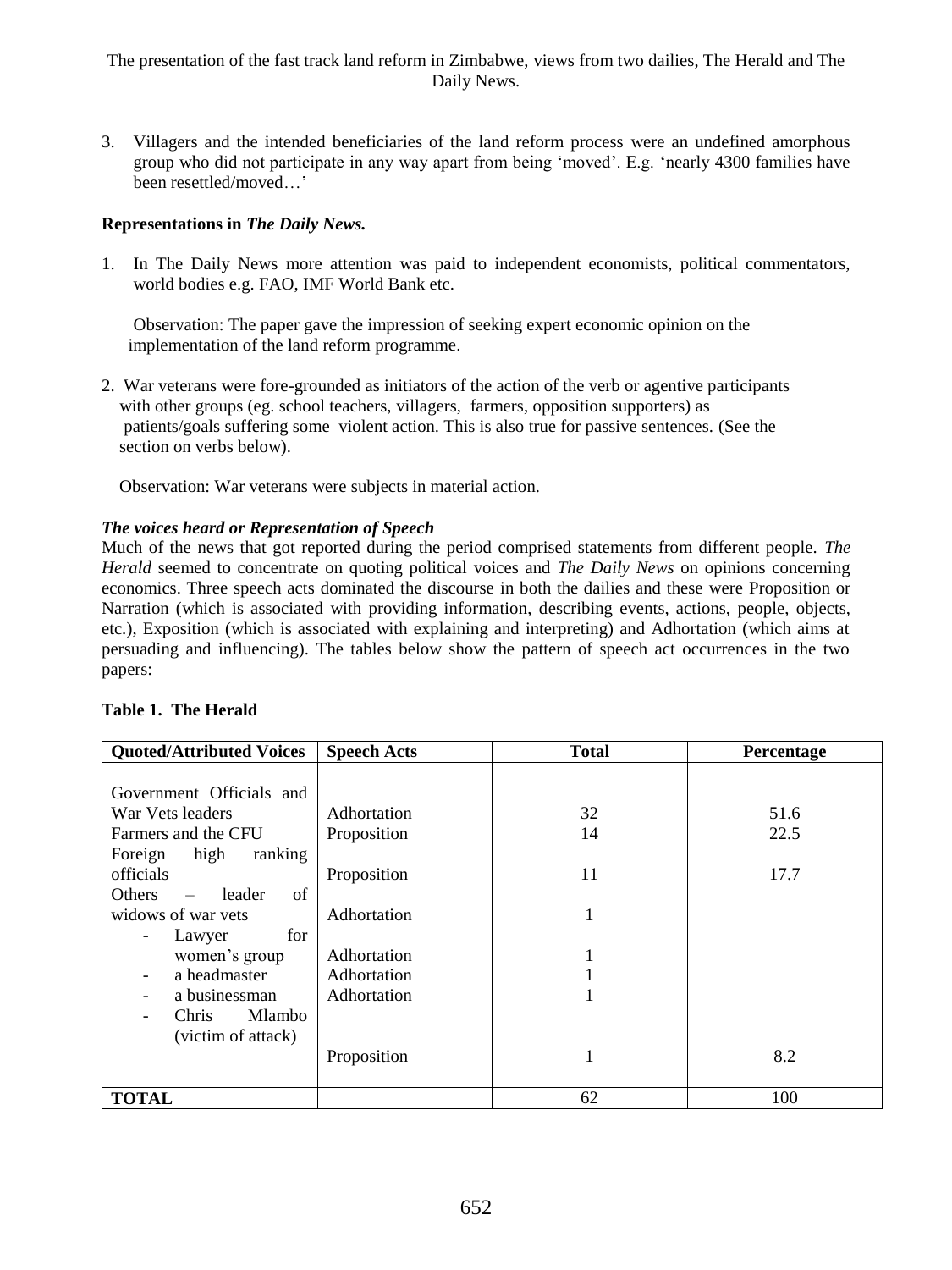| <b>Table 2. The Daily News</b> |  |
|--------------------------------|--|
|--------------------------------|--|

| <b>Quoted/Attributed Voices</b>         | <b>Speech Acts</b>           | <b>Total</b> | $\%$ ge |
|-----------------------------------------|------------------------------|--------------|---------|
|                                         |                              |              |         |
| Farmers and CFU                         | Exposition                   | 15           | 31.25   |
| Economic bodies/economists              | <b>Exposition/Prediction</b> | 11           | 22.92   |
| Govt. officials and war vets leadership | Proposition                  | 13           | 27.08   |
| Foreign Officials                       | Proposition                  |              |         |
| Others – Canadian High Commissioner     | Proposition                  |              |         |
| Australian High Commissioner            | Proposition                  |              |         |
| The British Government                  | Proposition                  |              |         |
| <b>Justice George Bartlette</b>         | Proposition                  |              |         |
| Residents                               | Proposition                  |              |         |
| Morgan Tsvangirai                       | Proposition                  |              |         |
| The MDC                                 | Proposition                  |              |         |
| David Coultart                          | Proposition                  |              | 18.75   |
| <b>TOTAL</b>                            |                              | 48           | 100     |

By presenting the negative aspects of the modus operandi of the reform exercise through proposition and exposition, *The Daily News* appeared as encouraging the readership to engage in issues, thereby elevating the readers' stature. On the other hand by being overly 'adhortatory', *The Herald* appeared as if it was more instructing and in a way condescendingly reducing the level of the readership to that of passive reception of ideas and points of view enunciated by government and its officials without question.

#### *Evaluation*

Evaluation is defined by Hunston and Thompson (2001) as 'the broad cover term for the expression of the speaker or writer's attitude or stance towards, viewpoint on, or feelings about the entities or propositions that he or she is talking about.' In the dailies, evaluation was typically realised through Lexis e.g. nouns and verbs as well as other things like use of honorific titles.

Typical lexical choices:

Words categorise the world from different points of view, 'a writer, speaker, or painter (is) inclined to see what they write, speak, or paint rather than write speak or paint what they see.' (Sonderling, 1998:14) Word choice reflects a person's particular view of phenomena and the aggregate of the words used in a paper may also reflect the paper's position vis a vis social reality. The following section presents selected words used in the two dailies:

#### Adjectives.

*The Daily News The Herald* marauding (war veterans) small (plots) invaded (farms) poor (soil) short (supply of food) skewed (ownership of land) tense (situation) land hungry (people) unreasonable (hour) illegal (farm occupations) aggressive (war veterans) machete-wielding (war veterans)

rowdy (war veterans) unbalanced (stories from the media)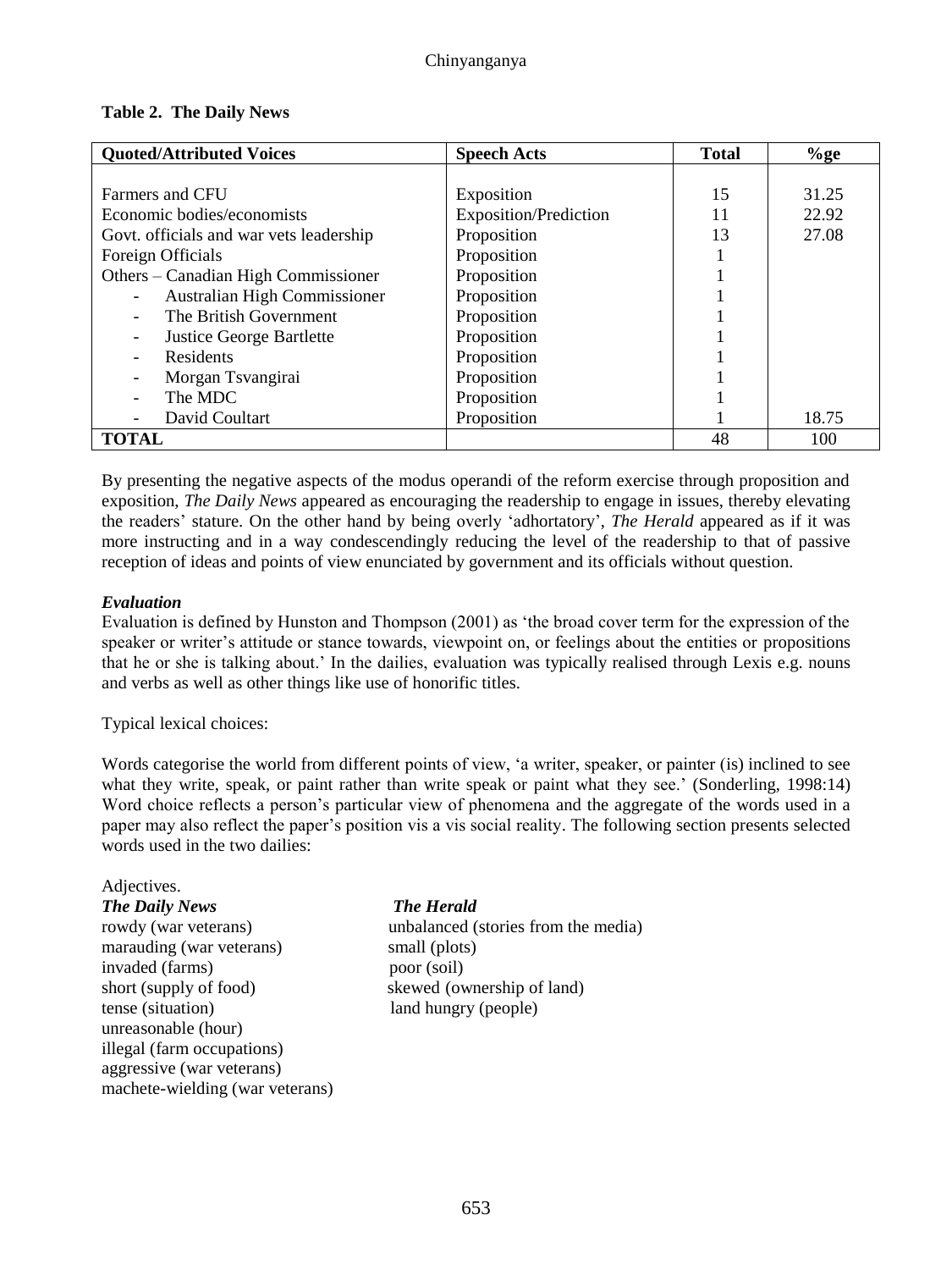Nouns

#### *The Daily News The Herald*

farm invasions, disruptions (of land imbalances, farm occupations, shortages, food imports, price increases, interest rates.

Farm invaders, intruders, the gangs, the government, war veterans, congestion, agricultural activities), food land occupation, land redistribution.

It was clear that the one paper bluntly stated the negative, while the state paper appeared to put a gloss on issues perhaps to make them more palatable.

#### **Verbs**

The choice of verbs is also crucial presenting modes of judgement. In hard news stories, *The Daily News* used semantically loaded verbs especially violence- related verbs for purposes of evaluation, for example: 'tormented, was forced out, has been abducted, was force-marched, pounced on, butchered, slaughtered, murdered, abducted and killed, killed, beaten, shot, raped, invaded, assaulted (world entities). *The Herald*  seemed more interested in discourse entities by focussing on ideas and thoughts expressed in speeches reported on, hence frequency of Reporting Verbs, for example:

Cde Clifford Mumbengegwi *said* the majority of Zimbabweans were now much poorer than their forefathers because they had no means of production. (24-05)

He (Thabo Mbeki) *expressed* hope that peace would return to the Democratic Republic of Congo… (06-05)

Cde Karimanzira *said* the event was evidence of the Government's quest to correct the historical land imbalance inherited at independence in 1980... (29-05)

|                | <b>Reporting verbs</b> | <b>Violence related</b> | <b>Others</b> | <b>Total</b> |
|----------------|------------------------|-------------------------|---------------|--------------|
|                |                        | verbs                   |               |              |
| The Daily News | 86                     | 148                     | 331           | 565          |
|                | 15.2%                  | 26.2%                   | 58.6%         |              |
| The Herald     | 133                    | 18                      | 203           | 354          |
|                | 37.6%                  | 5.1%                    | 57.3%         |              |

The types of verbs and frequency of their occurrence is shown in the following table,

Again the choice of words presented what appeared to be the grim reality of the implementation of the fast track land reform in *The Daily News,* while *The Herald,* by mainly focussing on reporting verbs and minimising agency in violence related actions, presented an extremely watered down version of the whole programme, thus putting it in a more favourable light..

### *Honorific Titles*

Honorific titles were used as a method of evaluation. *The Herald*'s use of 'Cde' (comrade) implied solidarity with the member so referred (dating back to the war of liberation) and the title was used strictly with members belonging to the ruling party and regional sympathisers. The title elevated the stature of the cadre, therefore authenticating and validating their statement. *The Daily News* never used 'Cde' and seemed to insist on the more formal 'Mr', 'Dr' as if to imply that their interest was more in the people's ideas rather than who they were as persons.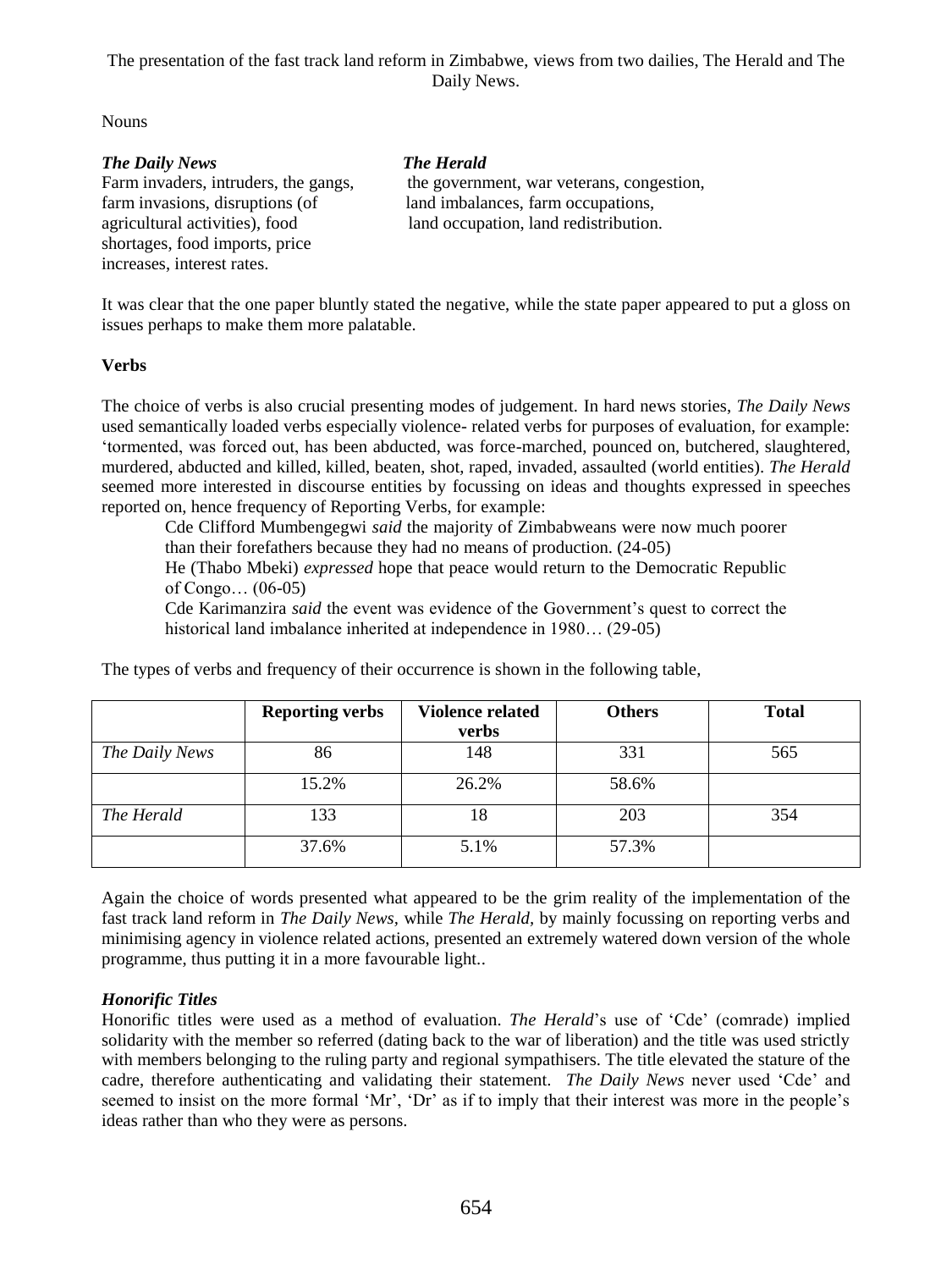## **4. Conclusion**

As a government-controlled paper, *The Herald* has been performing the same function since its inception in the 1890's, i.e. presenting the government side of events. In the period under review the paper mainly reported on politicians involved in the processes of telling people what to do and how to perceive and evaluate the land acquisition and redistribution (which was taken as not only necessary but well thought out and extending from the history of colonialism and dispossession). It legitimated the case for urgent remedies to the situation but was silent about the adverse implications entailed in the programme. The paper devoted a lot of time and space to government officials and politicians who were mainly involved in verbal processes that were adhortatory. It appeared as if the participants were mainly instructing the readership to react to situations and view the world from certain ideological positions. The interpersonal relations and identities created in the paper seemed to position the readership at a level of passive recipients of information generated from above, by people of higher status. The reader was persuaded to internalize the importance of land redistribution but was not encouraged to look beyond it. The legitimacy of the stance taken by government on the land question was vested in the war of liberation and assumed regional proportions through quotation of the various sympathetic voices of leaders from within the region.

*The Daily News* devoted time and space to alternative participants and voices. Politicians and other highly placed individuals in government did not feature as much as they did in *The Herald* In the latter, war veterans were given an elevated status which *The Daily News* subverted by showing them as a group of fallible people capable of unleashing havoc on parts of the population. They were presented as actors who participated in material processes involving mentioned patients, who suffered the action. They (war veterans) were shown as collocating with murder, rape, theft, harassment etc. and largely to blame for the atrocities that were associated with the land question leading to a negative evaluation. *The Herald* wanted them to be evaluated in a positive light (therefore they are not associated with material action in the month under review).

Unlike *The Herald*, which mainly concentrated on recording verbal processes that were adhortatory, *The Daily News* concerned itself more with analysis, explanation and interpretation of the situation obtaining in the country. It got away from the official line of quoting politicians who represented and supported the policy and brought in experts in the field of economics who analysed the situation on the ground, explained its implications and pointed to the future.

While the differences between the two papers in terms of content and attitudes tended to be quite obvious, discourse analysis allows us to analyse how these were realized linguistically and perhaps showed the need for journalists to be aware of the impact of the linguistic choices that they make in news reporting. The paper also shows the importance of critical language awareness in the readership. An enlightened readership may be more aware of some of the more subtle functions to which language may be put in painting different pictures of social reality.

## **References**

Caldas-Coulthard, C.R 1994. On reporting reporting: the representation of speech in factual and factional narratives. in Coulthard, M (editor) 1994 *Advances in Written Text Analysis*. Routledge, London.

Fairclough, N. 1989 *Language and Power.* Longman, London.

Fairclough, N. 1992 *Discourse and Social Change*. Polity Press, Cambridge.